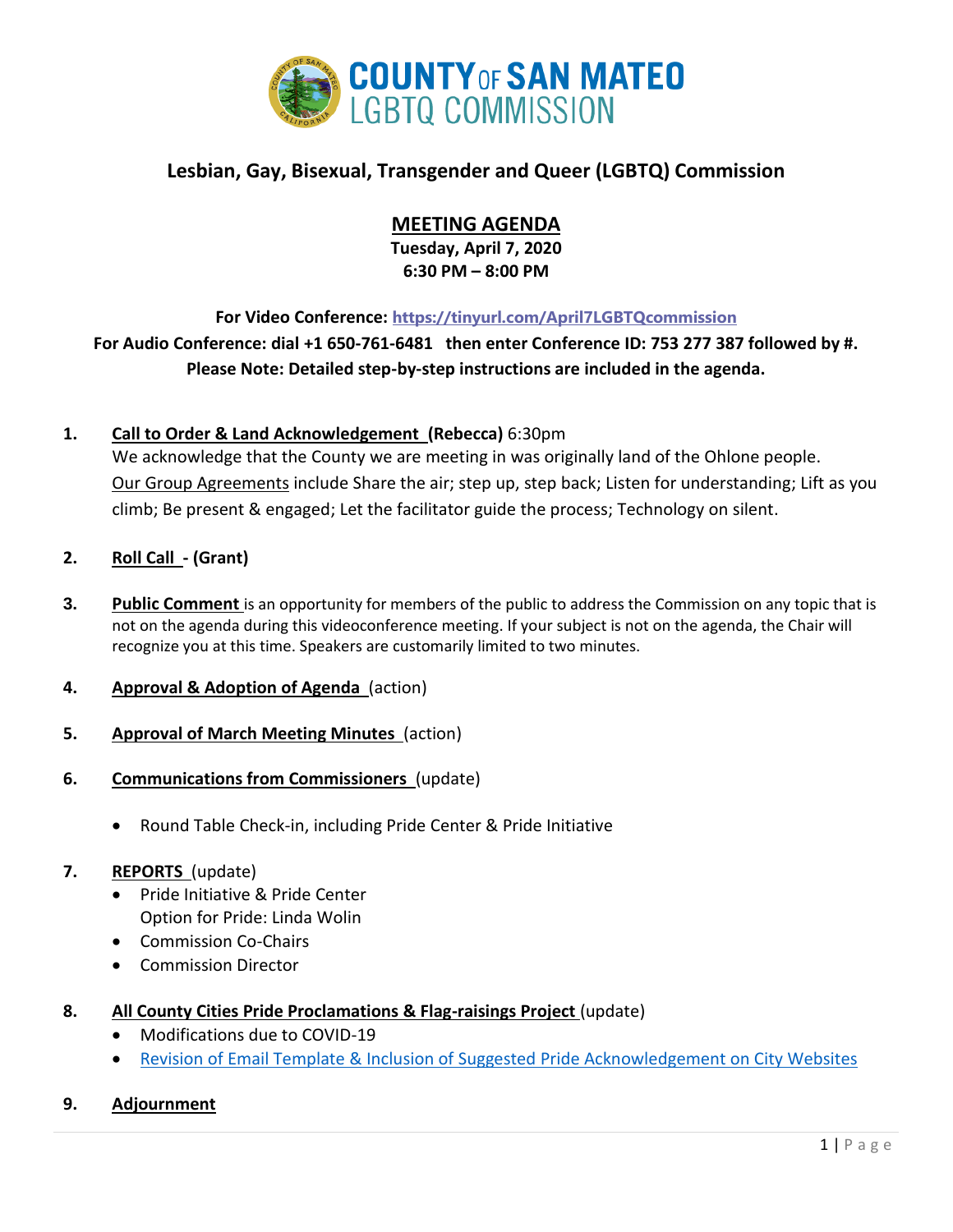Public records that relate to any item on the open session agenda for a regular or special meeting of the LGBTQ Commission are available for public inspection. Those records that are distributed less than 72 hours prior to the meeting are available for public inspection at the same time they are distributed to members of the Commission. Those public records are available for public inspection at the Human Resources Department located at 455 County Center, 5<sup>th</sup> floor, Redwood City, CA 94063 by appointment. The public records may also be transmitted electronically by emailing [tbeat@smcgov.org](mailto:tbeat@smcgov.org) or calling 650-363-4467.

IN COMPLIANCE WITH THE CALIFORNIA GOVERNMENT CODE AND THE AMERICANS WITH DISABILITIES ACT, auxiliary aids and services for this meeting will be provided upon request when given three days' notice. Please call 650-363-4467 (voice) or email [tbeat@smcgov.org](mailto:tbeat@smcgov.org) to make such a request.

------------------

## **Instructions for Joining a Microsoft Teams Meeting via Computer or Phone**

#### **Best Practices:**

- Please mute your microphone when you are not speaking to minimize audio feedback
- If possible, utilize headphones or ear buds to minimize audio feedback
- If participating via videoconference, you can use your computer audio OR you can use the dial-in option (Option 2 below).

• **Members of the Public:** Use the Chat function to ask the moderator your question or comment on an Agenda item. The moderator will then ask you to unmute yourself for the comment.

### **Options for Joining**

- **A. Videoconference with Computer Audio – see Option 1 below**
- **B. Videoconference with Phone Call Audio – see Option 2 below**
- **C. Calling in from iPhone or Telephone/Landline – see Option 3 below**

Videoconference Options: You do not need to download Microsoft Teams in order to use the video conferencing. However, you **MUST have internet access**. If you want to use video, your computer needs to have a camera that can show you to the rest of the participants and vice versa.

# **Option 1 Videoconference with Computer Audio:**

1. From your computer, click on the following link that is also included on the LGBTQ Commission website for the April Commission Meeting: **<https://tinyurl.com/April7LGBTQcommission>**

2. A new window will open in your browser and it will automatically join you to the meeting.

3. The video should already be enabled, click on "Camera" icon to turn on or off the camera. This menu bar is also where you can mute/unmute your audio which is the "Microphone" icon.